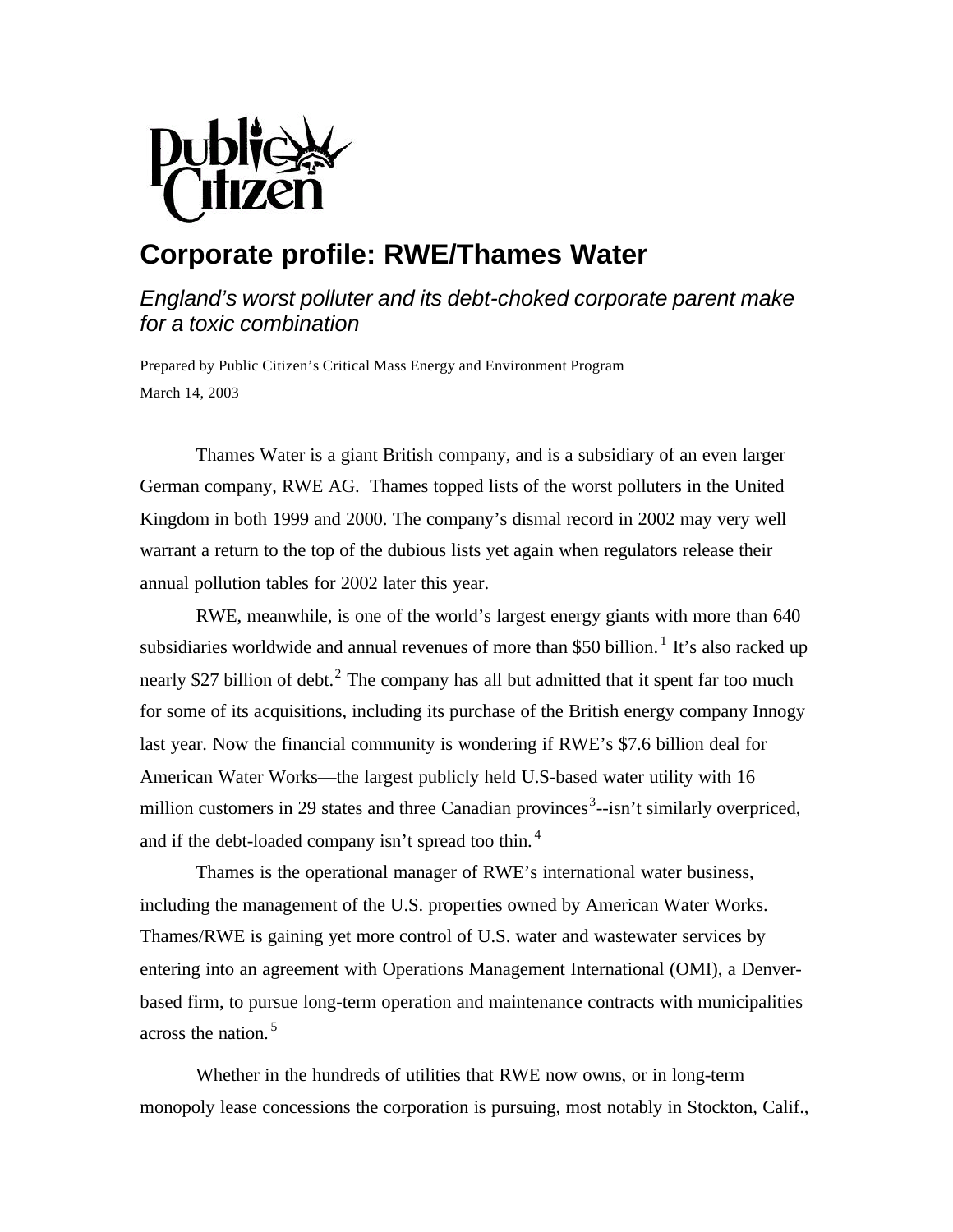Thames, as RWE's management arm, is going to be under tremendous pressure to fatten a bottom line for its debt-choked corporate parent. That could be a recipe for public health risks, environmental damage, corner-cutting and customer-gouging.

# **RWE's financial "Catch-22"**

RWE acknowledges that it is paying a "premium" for American Water Works, which is to say RWE is shelling out more than the utilities' book value. And in state after state where RWE had to win regulatory approval, the company promised that customers would not be stuck with the tab. The company would cover the cost of the premium and grow future company revenues through expansion, not rate hikes to former American Water Works customers, RWE officials explained.

In fact, that's what RWE officials told the California Public Utility Commission in December 2002, as RWE was arguing that it should be allowed to acquire several water and wastewater utilities in California communities. "Let's not worry about that.," said Thames Managing Director James McGivern, referring to the premium. "That premium is for the shareholders. It will never, ever be passed down to the customers of California-American."<sup>6</sup>

"This transaction is predicated on growth," McGivern added, proceeding to envision the corporate takeover of water and wastewater systems throughout the United States.

In effect, the company is telling its current customers that they won't have to pay more, but future customers will.

Or, as McGivern told the PUC, California customers subject to the American Water Works deal won't have to pay the premium, because the company will make up the costs of the premium elsewhere—"For example, we are the preferred bidder of a major project just up the road in Stockton, California where we will be working with the community there to run their water and wastewater services."<sup>7</sup> Stockton is the first foray into long-term monopoly management contracts for the RWE/Thames in partnership with OMI, Inc.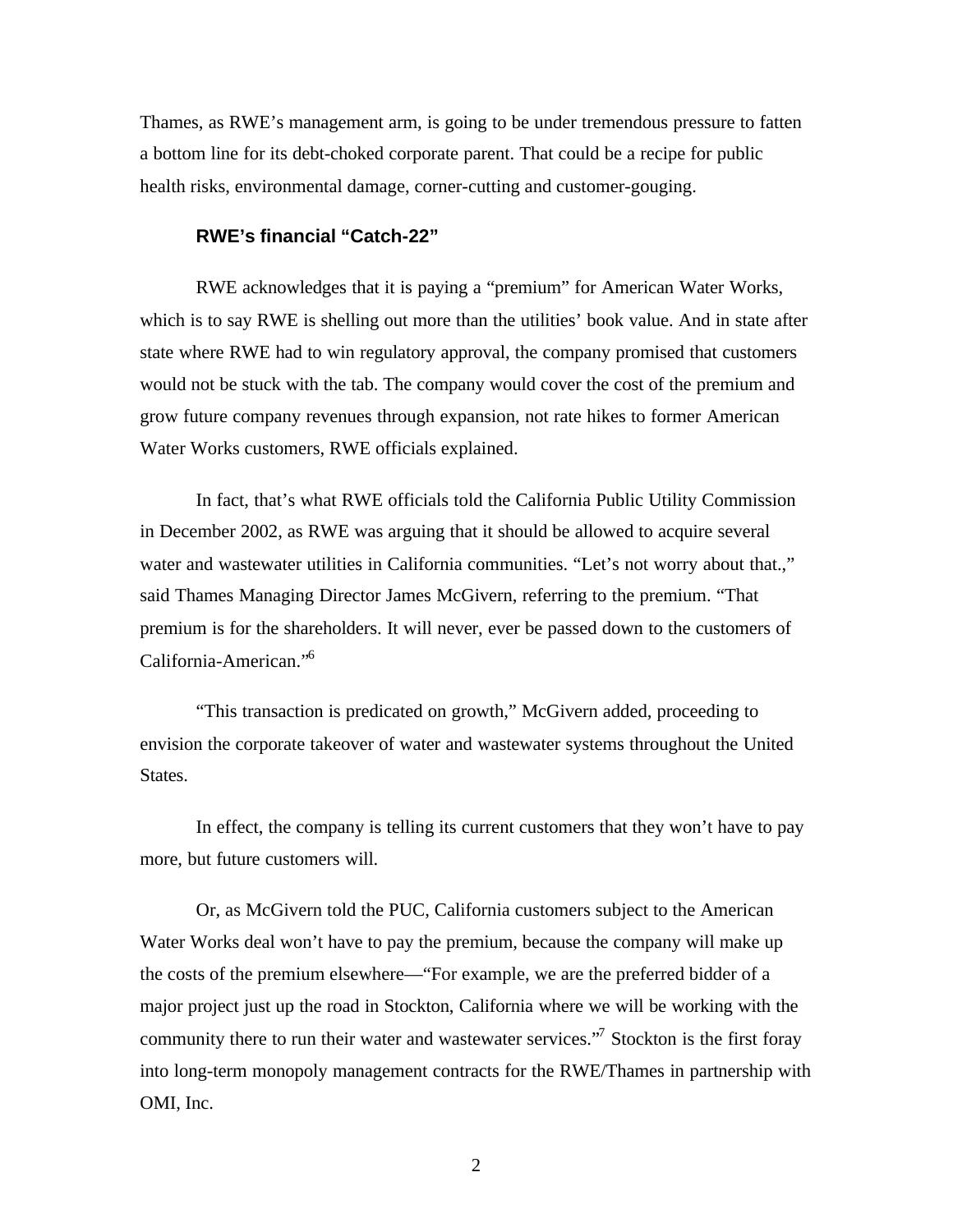How RWE will grow when it's already spread so thin—and given the substantial and growing public opposition to corporate control of water in the U.S.—is anybody's guess. In fact, RWE is in something of a "Catch-22." It can't pay off its debt unless it grows, but it can't grow because it can't afford to take on more debt.

The pressure to cut costs and pad revenues is going to be intense, and the corporation's desperate struggle to climb out of debt will be a far higher priority than, for instance, spending money on water system maintenance or holding down consumers' water bills.

But then, the corporation is already exceedingly familiar with cutting corners, gouging customers and neglecting its responsibilities to the communities it serves

#### **First in pollution, last in public protection**

Dating back to 1999, Thames Water, the largest water and wastewater company in England, has been convicted of environmental and public health violations two dozen times and fined £450,000 (roughly \$700,000). The convictions are connected to Thames allowing raw sewage to flow into open waterways, over streets, onto people's lawns and over children's toys—even flooding homes, damaging houses to the point that families could no longer live in them. In 1999, Thames was successfully prosecuted for pollution eight times, more than any other company in England and Wales. In 2000, the company paid £288,000 in pollution-related fines, more than any other company that year.

In case after case, regulators and magistrates found that Thames was aware of conditions that led to raw sewage discharges and could have easily prevented the pollution.

But putting public health and the environment at risk, and a willingness to plead guilty and pay the occasional fine, appears to be integrated into Thames' corporate culture, and perhaps its business strategy. In 2000, a year when Thames led all polluters with £288,000 in fines, Barbara Young, chief executive of the Environment Agency for England and Wales, complained that the monetary punishment wasn't large enough to act as a deterrent to the private water industry. "The scale of penalties levied by the courts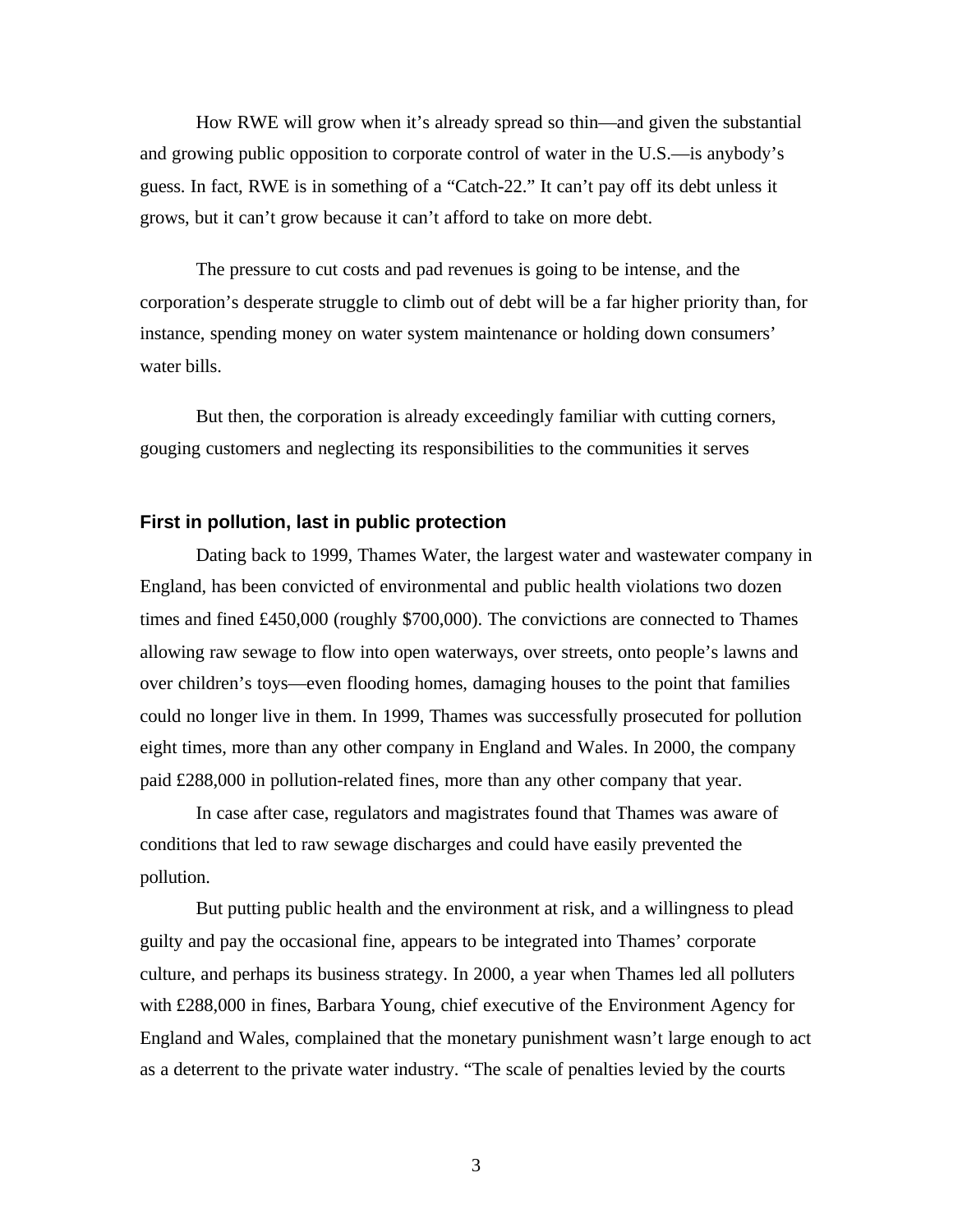makes pollution—and prosecution—an acceptable risk and an acceptable business expense for too many," Young said.<sup>8</sup>

As details of some of the incidents leading to convictions in recent years illustrate, Thames has a skewed set of priorities and a dysfunctional corporate culture that tolerates harming the environment and the public.

#### *1999—A 'knowingly' unique polluter*

In 1999, Thames was prosecuted and convicted for environmental pollution eight times, the most of any company in England and Wales, and fined £79,000, the thirdhighest amount.<sup>9</sup>

One of the corporation's more egregious violations stemmed from sewage discharge into the River Cray in Dartford in 1998. Vandals apparently broke into a locked compound and tampered with a sewage valve**.** <sup>10</sup> A sewage trunk line to a treatment facility was shut down, resulting in sewage discharge to the river. Within minutes of learning about the problem, Environment Agency staff showed up at the site. Thames, however, "failed to respond appropriately." Over more than four hours, an estimated 22,700 cubic meters of sewage made its way to the river.

Thames' failure to promptly contain the discharge, and the corporation's subsequent conviction in court, was "an unusual case," the Environment Agency later reported, "as the defendant pleaded guilty of 'knowingly permitting' the discharge to the Cray." Thames ended up paying more than £40,000 in combined fines and costs, the highest single fine for a sewage pollution case up to that time.<sup>11</sup>

#### *2000—Residents get sick of it*

In 2000, Thames was fined £288,000 (about \$447,000), more than any other company in the Environment Agency tables and nearly twice as much as the chemical company that came in second.<sup>12</sup> The vast majority of fines levied against Thames, £250,000, stemmed from a single case—a case that was so offensive, the first magistrates to hear Thames' guilty plea felt the scope of their punitive authority was insufficient, and they kicked the case up to a higher court.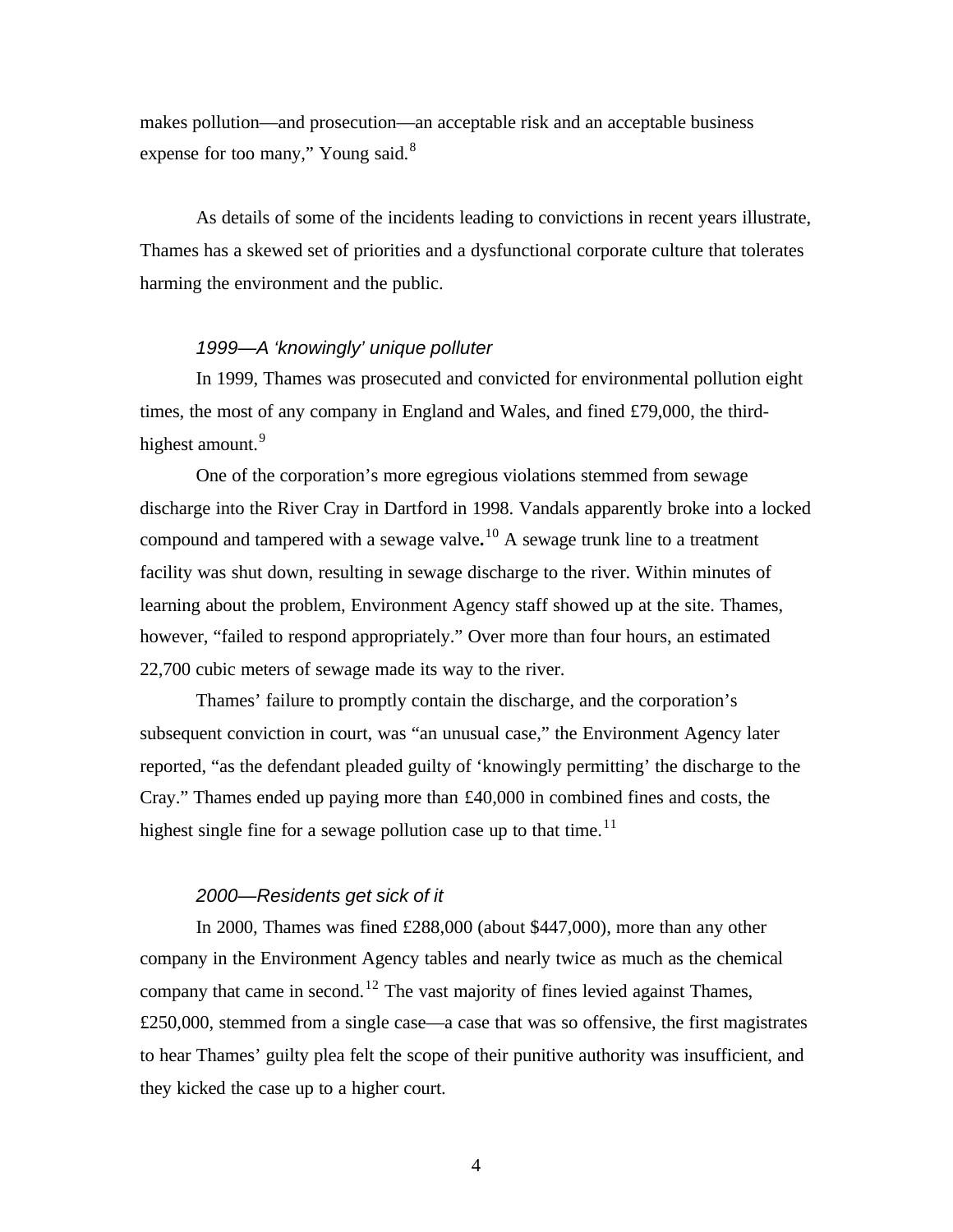Thanks to Thames committing what the Environment Agency characterizes as "a series of errors" and operating "illegal" equipment at a pumping station in southeast London, raw sewage and toxic industrial waste overflowed into a street and flooded nearby homes. Residents, including young children, suffered headaches, nausea and vomiting, and many were treated in hospitals.<sup>13</sup> Ten houses were rendered uninhabitable, and Thames ended up purchasing most of them. Additionally, an estimated 22.5 million liters of raw sewage and industrial waste was pumped into the River Thames.<sup>14</sup>

As a result of the incident, Thames was fined £200,000 for disposing of controlled waste in a manner likely to cause harm to human health—the largest fine ever under the waste management law Thames had violated. A second charge hit the company for polluting the river, and resulted in another £50,000 fine. The company paid an additional £13,000 in costs. The court harshly criticized the company for its "complete disregard for human health and the environment."<sup>15</sup>

# *2001—More 'completely avoidable' sewage*

Thames slipped from its perch atop the list of most-fined corporations in England and Wales in 2001, though still managing to be fined £57,600. And while the amount the company was fined was relatively lower in 2001, the corporation's total number of significant pollution incidents climbed 20 percent from 2000 to 2001.<sup>16</sup>

Moreover, the fines levied in 2001 suggest that the company is either incapable of learning from its mistakes or, simply finds polluting, and paying fines for pollution, to be an acceptable business practice.

In admitting to polluting waterways in 2001 by letting sewage overflow from a manhole cover at a pumping station, Thames was taken to task by the Environment Agency for essentially ignoring the incident and allowing the pollution to continue. The station had a history of sewerage overflows, and regulators warned Thames that more frequent maintenance was needed at the station—and that another overflow would result in prosecution. "This was something that Thames Water Utilities had been aware of for a number of years, and as such the incident…was completely avoidable," said Environment Protection Officer Tessa Vandenberghe.<sup>17</sup> Thames was fined 15,000 pounds.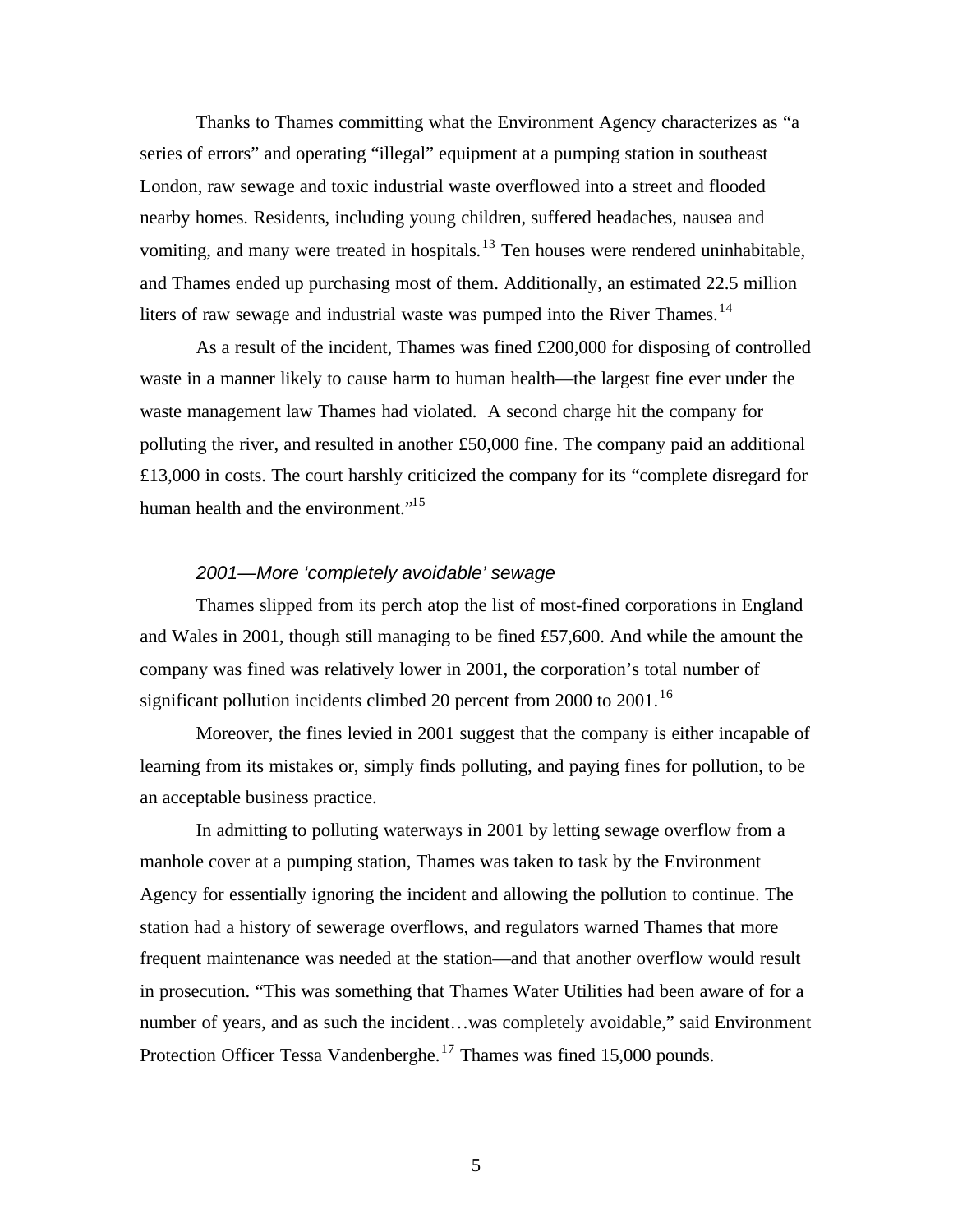## *2002—Worst of the worst again?*

By the time the Environment Agency compiles its report on prosecutions and fines for 2002, Thames will assuredly feature prominently yet again, perhaps even reclaiming its dubious spot at the top of the heap. Through August 2002, Thames had been prosecuted five times and fined a total of £132,000.<sup>18</sup>

For several years, people in Surrey communities had been complaining about sewage gushing from manholes every time it rained heavily. On at least three occasions between May 2000 and February 2001, residents were disgusted with sewage several inches deep washing up over their gardens and yards, covering children's toys and play equipment, and leaving a slimy smelly residue behind. The sewage also seeped into heating ducts, stained carpets, and toilets and washing machines couldn't be used. Sewage came up into one elderly couple's shower. At least one small business owner suffered when sewage flooded the business, damaging a computer and other equipment. "Residents' complaints received little or no action from Thames Water," the Environment Agency reported. "The company was reluctant to accept responsibility for the flooding, saying that the pumping station seemed to be operating correctly. However at times of heavy rainfall the capacity was clearly inadequate." And though residents had complained for years to Thames about the overflows, "the area was not high on its list of priorities…It is unacceptable," the Environment Agency concluded, "that any citizen's quality of life should be affected in this way for such a prolonged time."<sup>19</sup> Thames was fined £65,000 pounds.

But the Environment Agency was wrong. Knowingly allowing raw sewage to flow into streets, streams and even homes apparently is not unacceptable at all—at least not to Thames, as some of its other prosecutions this year illustrate:

> • Due to inadequate maintenance at a pumping station, sewage was on several occasions flowing out of manhole covers and into surface waterways, blanketing stream beds with sludge and debris, including toilet paper, sanitary towels and condoms. "The Agency made repeated attempts to get Thames Water to outline a short and long-term solution to this known problem," the Environment Agency reported. "Thames Water could have avoided prosecution by taking this action before the run of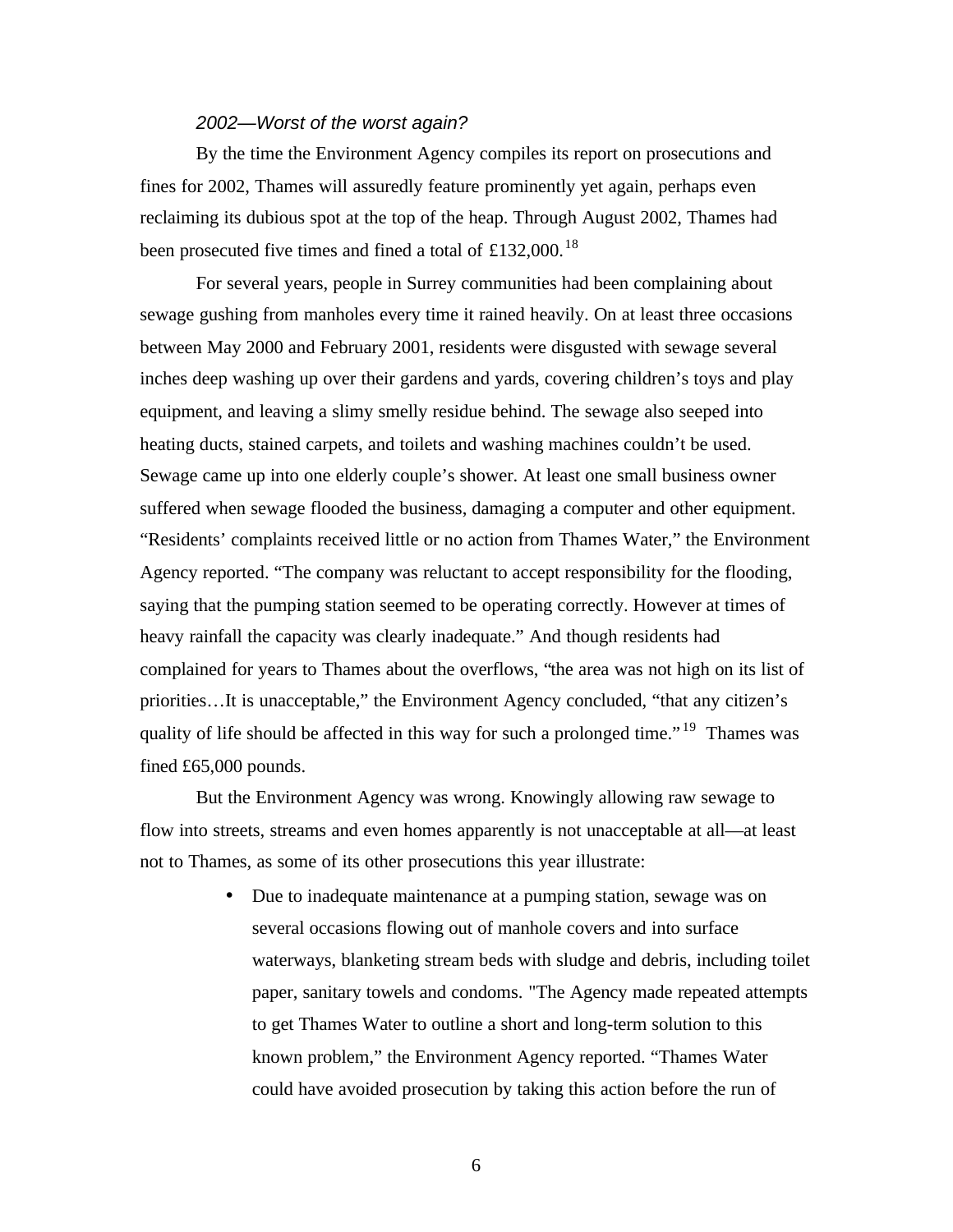incidents" that led to the company's prosecution, the agency said, adding, "Nearby residents have had to suffer the ongoing degradation of their local environment from these ongoing incidents." Thames was fined £12,000 on Jan. 28.<sup>20</sup>

- In April, Thames was fined £9,000 stemming from incidents that occurred in the winter of 2001. Informed not once but twice in February 2001 that sewage was flowing into a waterway, Environment Agency officials traced the source themselves. It turned out that Thames had contracted a company to fix the problem, but the contractor cleared the wrong sewer.<sup>21</sup>
- In August, Thames was fined £19,000 for an incident that killed hundreds of fish the prior November, when sewage discharged into the River Wey and subsequently into lakes in Hampshire. Thames' contractors appear to have arrived on the scene in a timely fashion. However, "Owing to…Thames Water contractors coming to the end of their shift," the blocked sewer that was the source of the discharge was not cleared until the following day. Magistrates who heard the case were stunned "at the exceptional levels of incompetence and lack of communication and liaison" that led to the pollution. "The pollution would not have had such a big impact if Thames Water had dealt with the blockage swiftly and efficiently," according to the Environment Agency. $^{22}$

### **Putting profit first**

Thames' foul record is not confined to its home country. As part of a consortium operating a water and sewer system in South Australia in the mid 1990s, Thames was involved in slashing maintenance expenditures, leading to the failure of a primary sewage treatment plant in April 1997. For the next three months, the entire Adelaide metropolitan area was subject to, as the media dubbed it, the "Big Pong," a rotten stench that created "universal annoyance and widespread health problems."<sup>23</sup> A subsequent audit commissioned by the government of South Australia laid the blame clearly at the feet of the private consortium's efforts to reduce costs. The Big Pong was the result of "failure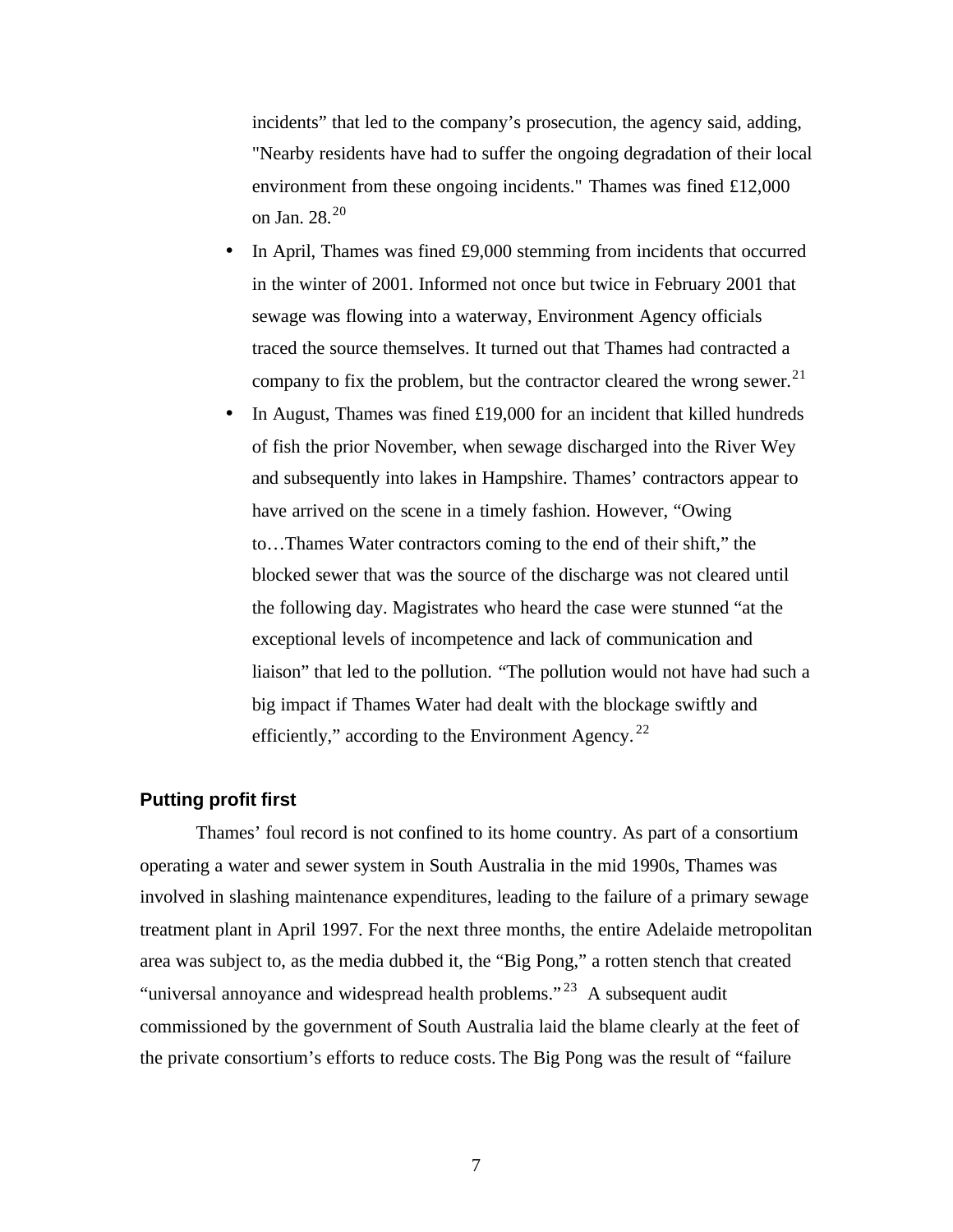of the operators over several years to properly monitor the performance of the processes within the plant," a failure "associated with a policy of minimising expenditure."  $24$ 

Thames' commitment to putting profit before people confined strictly to environmental concerns. Thames has been criticized for striking deals with the regime of President Suharto in Indonesia, a reign marked by human rights abuses. Thames' Indonesian operations have been marked by repeated strikes by Jakarta water workers, and court cases alleging excess profiteering and contracts obtained through corruption.<sup>25</sup>

According to an analysis by Public Services International, Thames has inflicted enormous rate hikes on its customers in England as well. Water bills levied by the company rose by 99 percent in actual pounds during the decade following the 1989 privatization of England's water systems.<sup>26</sup> And in 1995, Thames slashed investment in infrastructure by £350 million, but that reduction in expenditures did not correlate with lower rates during that period of time. $27$ 

Now the company is bringing its penchant for exorbitant rate hikes to the U.S. In Felton, Calif., one of the communities where RWE's consolidation and acquisitions have placed a community's water and sewer service under Thames management, the company is trying to immediately raise rates by 57 percent, and follow with 9 percent and 2 percent rate hikes over the ensuing two vears.<sup>28</sup>

One of the reasons Thames needs to gouge consumers in such an offensive manner is so that it can afford to reward corporate executives with equally offensive pay raises. Thames recently tripled the annual compensation package of its chief executive, Bill Alexander, to £1.4 million (\$2.2 million).<sup>29</sup>

From the company's point of view, Alexander is probably worth it. Pollution as a business strategy, combined with ramming through rate hikes at every opportunity, has been very successful for RWE's water operations arm. Through the first half of 2002, Thames/RWE's water business recorded sales of £1.4 billion, and earnings of £718 million pounds—an astounding 51 percent of sales. That is easily the highest earnings to sales proportion among RWE's four core business operations.<sup>30</sup> Although the water business accounted for only 5 percent of RWE's total revenues, it provided a whopping 22 percent of the corporation's operating profit!<sup>31</sup> (See table)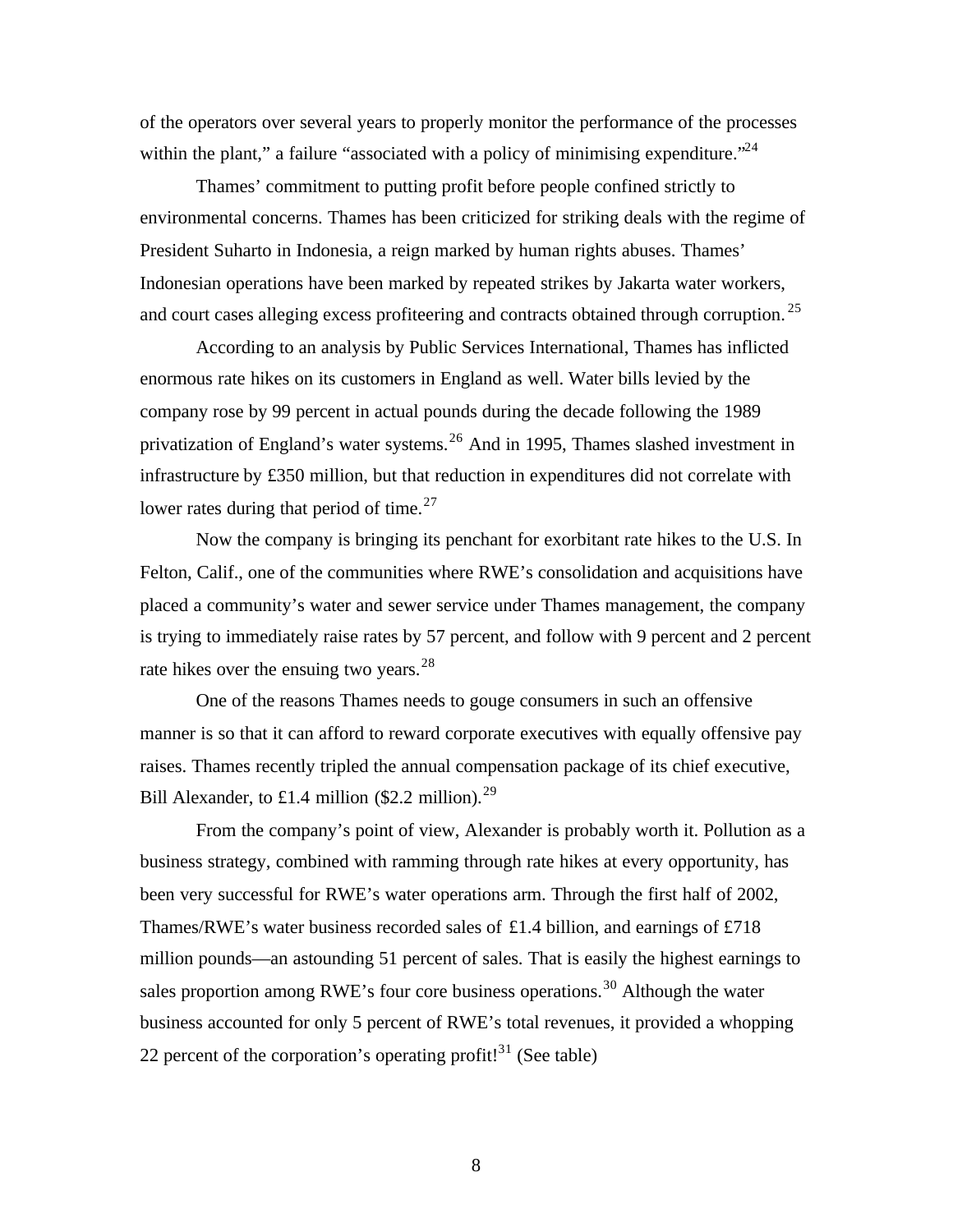|                           | Sales (in million $E$ ) | Operating profit (in million £) |
|---------------------------|-------------------------|---------------------------------|
| <b>RWE Total Business</b> | 27,679                  | 2,169                           |
| Water                     | 1,404                   | 476                             |

Source: RWE report on first half of fiscal 2002

Corporations are in business to make money. But water is not just another product or just another commodity. Water is not a commodity at all, but a shared resource and a public trust. As Thames/RWE swoops in on the U.S., it brings along a relentless pursuit of profits that overrides any regard for public health and the environment. Citizens must be joined by civic leaders and elected officials at all levels of government to help keep this price-gouging reckless polluter from gaining control of a community's most precious resource, its water.